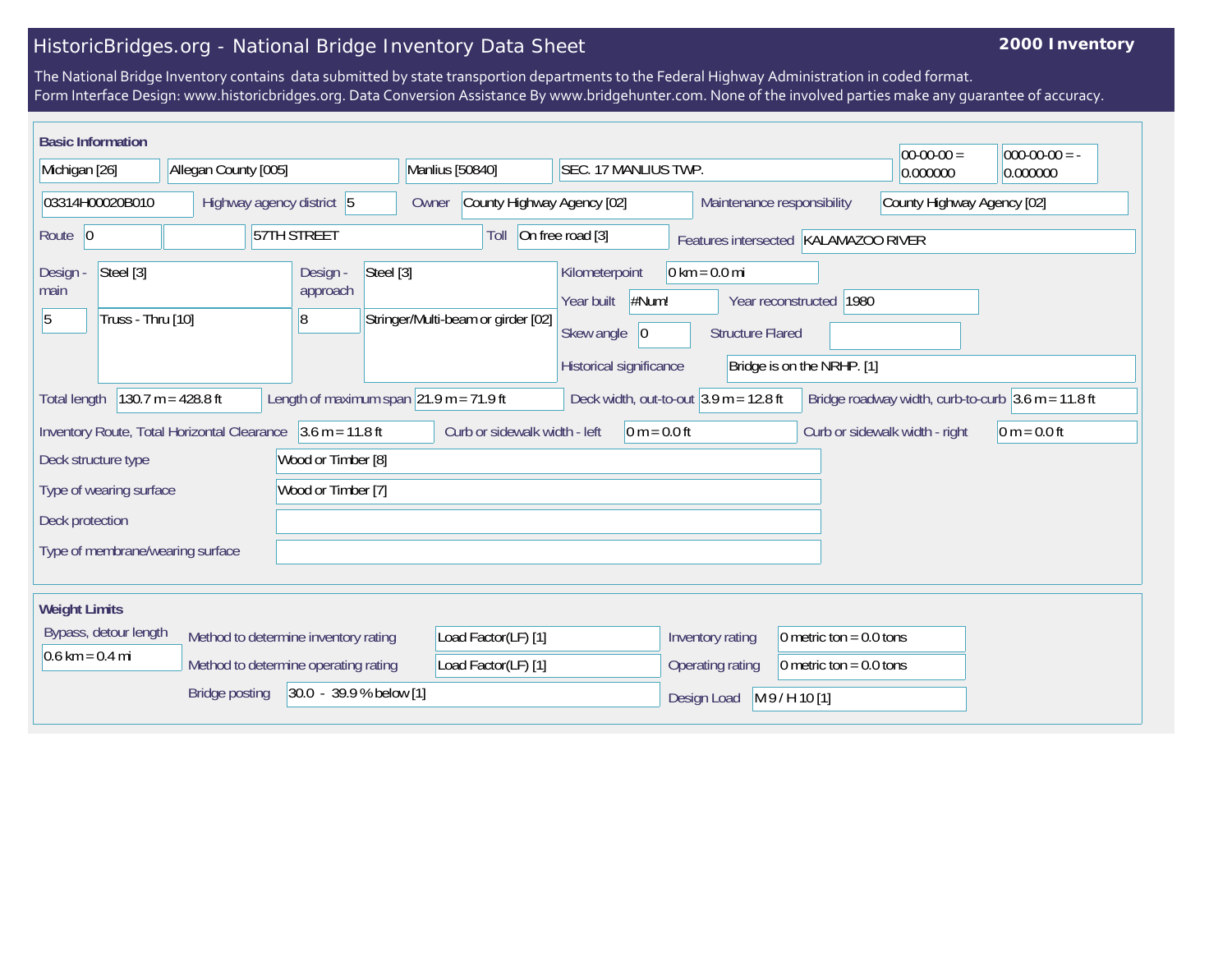| <b>Functional Details</b>                                                                        |                                                                                                                   |                      |  |  |  |  |  |
|--------------------------------------------------------------------------------------------------|-------------------------------------------------------------------------------------------------------------------|----------------------|--|--|--|--|--|
| <b>Average Daily Traffic</b><br>Average daily truck traffi 7<br>$ 0\rangle$                      | Year 1998<br>2018<br>Future average daily traffic<br>%<br>$ 0\rangle$<br>Year                                     |                      |  |  |  |  |  |
| Road classification<br>Local (Rural) [09]                                                        | Approach roadway width<br>Lanes on structure 2                                                                    | $5.4 m = 17.7 ft$    |  |  |  |  |  |
| Type of service on bridge   Highway [1]                                                          | Direction of traffic 2 - way traffic [2]<br>Bridge median                                                         |                      |  |  |  |  |  |
| No parallel structure exists. [N]<br>Parallel structure designation                              |                                                                                                                   |                      |  |  |  |  |  |
| Waterway [5]<br>Type of service under bridge                                                     | Navigation control on waterway (bridge permit required). [1]<br>Navigation control<br>Lanes under structure<br> 0 |                      |  |  |  |  |  |
| Navigation vertical clearanc<br>$0 = N/A$                                                        | Navigation horizontal clearance $ 0 = N/A$                                                                        |                      |  |  |  |  |  |
| Minimum navigation vertical clearance, vertical lift bridge                                      | Minimum vertical clearance over bridge roadway                                                                    | $99.99 m = 328.1 ft$ |  |  |  |  |  |
| Minimum lateral underclearance reference feature Feature not a highway or railroad [N]           |                                                                                                                   |                      |  |  |  |  |  |
|                                                                                                  | Minimum lateral underclearance on right $99.9 =$ Unlimited<br>Minimum lateral underclearance on left $0 = N/A$    |                      |  |  |  |  |  |
| Minimum Vertical Underclearance $ 0 = N/A $                                                      | Minimum vertical underclearance reference feature Feature not a highway or railroad [N]                           |                      |  |  |  |  |  |
| Appraisal ratings - underclearances N/A [N]                                                      |                                                                                                                   |                      |  |  |  |  |  |
|                                                                                                  |                                                                                                                   |                      |  |  |  |  |  |
| <b>Repair and Replacement Plans</b>                                                              |                                                                                                                   |                      |  |  |  |  |  |
| Type of work to be performed                                                                     | Work to be done by contract [1]<br>Work done by                                                                   |                      |  |  |  |  |  |
| Bridge rehabilitation because of general structure<br>deterioration or inadequate strength. [35] | $ 0\rangle$<br>Bridge improvement cost<br>$ 0\rangle$<br>Roadway improvement cost                                 |                      |  |  |  |  |  |
|                                                                                                  | $160 m = 525.0 ft$<br>Length of structure improvement<br>Total project cost                                       |                      |  |  |  |  |  |
|                                                                                                  | Year of improvement cost estimate<br>1996                                                                         |                      |  |  |  |  |  |
|                                                                                                  | Border bridge - state<br>Border bridge - percent responsibility of other state                                    |                      |  |  |  |  |  |
|                                                                                                  | Border bridge - structure number                                                                                  |                      |  |  |  |  |  |